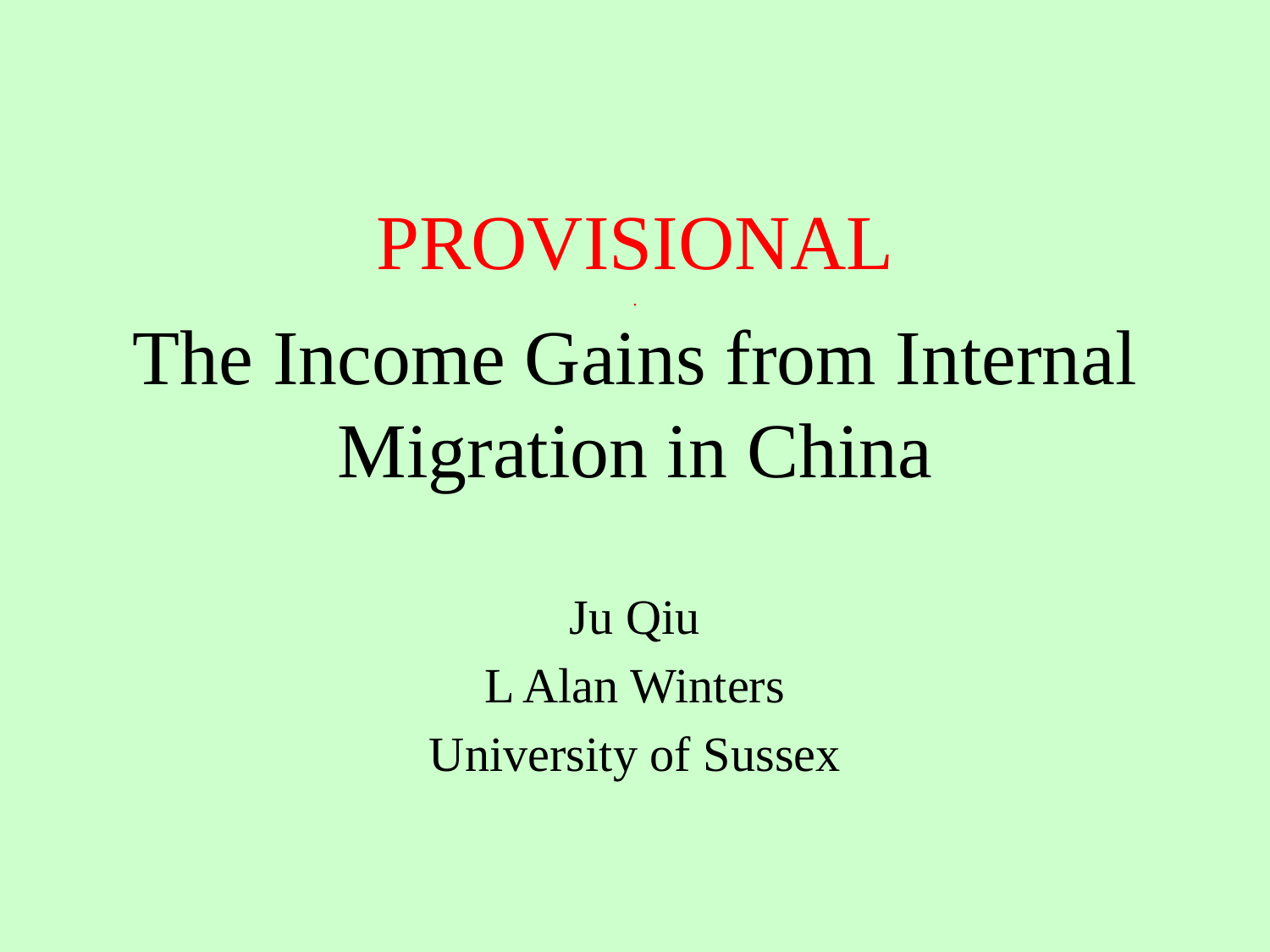# Why Internal Migration?

- Very large numbers maybe 800 million – In China 145 million in 2009 (MPI) – Maybe 170 million now
- Access to the poorest
- In most cases free from direct control
- The essence of development? – If changes in location and sector highly correlated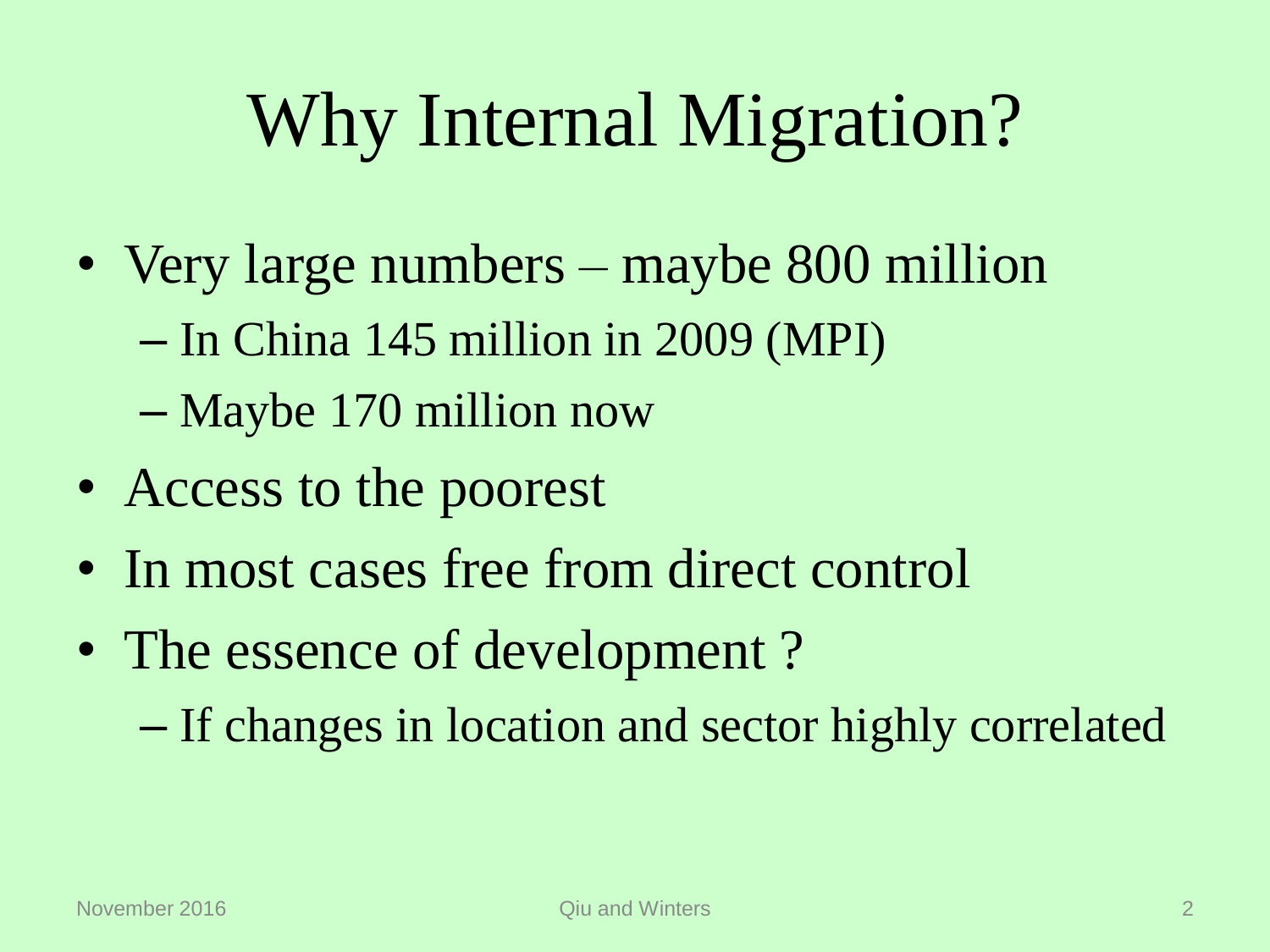# Chinese Internal Migration

- Determinants (correlates) of migration – Land: Zhao (2005), Mullan et al (2011)
- Effects on educational choices – De Brauw and Giles (2008)
- Left-behind old and young
	- Chang et al (2011), Wen and Lin (2012)
- Effects on migrant household's consumption – De Brauw and Giles (2011)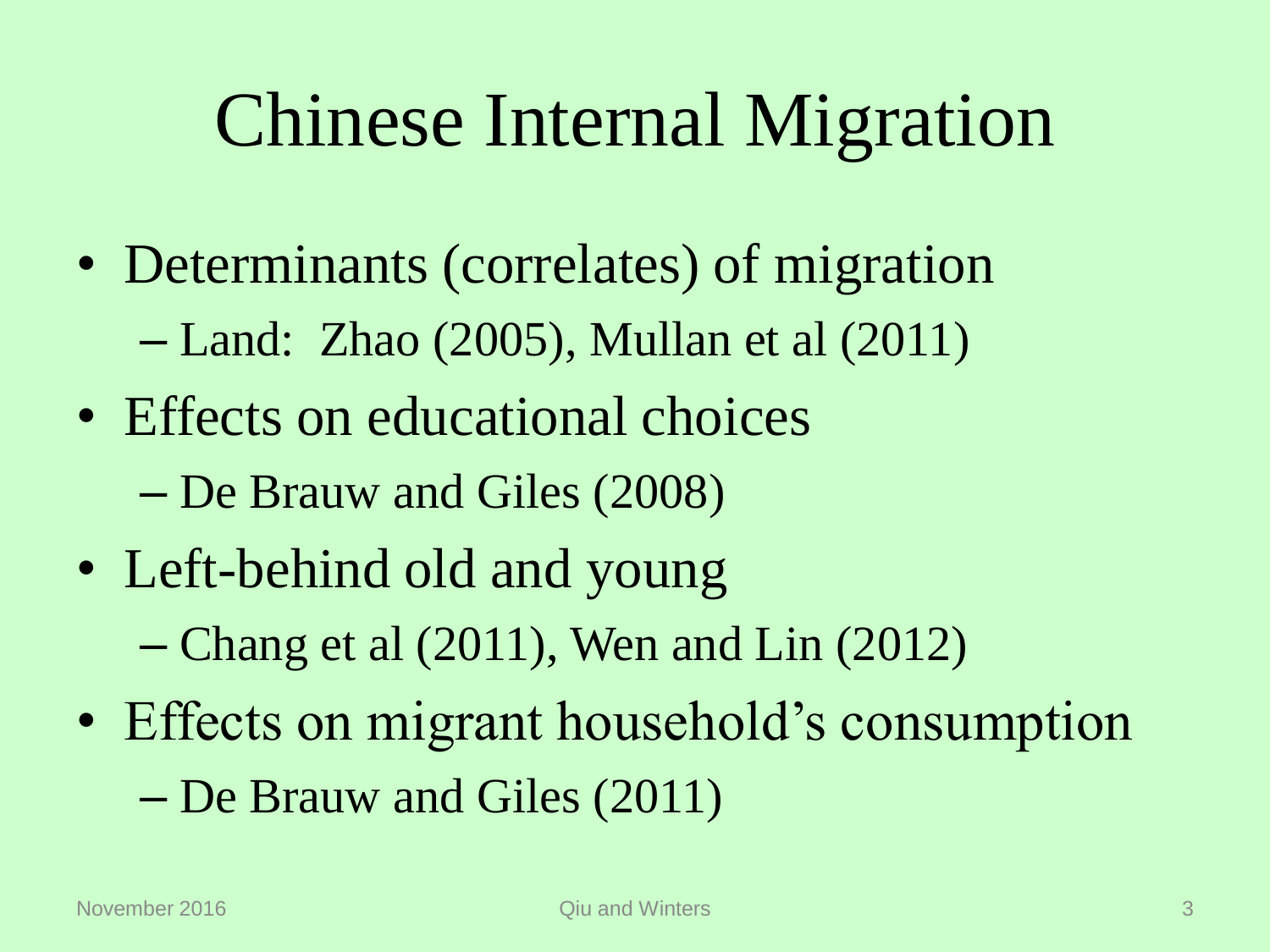- Gender dimensions
	- Zhang et al  $(2004)$
- Effects of Hukou on migration and outcomes
	- Knight and Song(1999), Hu et al (2011)
- Effects on urban workers
	- Meng and Zhang (2001, 2010)
- Discrimination in the urban labour market – Lee (2012), Messinis (2013),
- Subjective Well Being of migrants
	- Akay et al (2011)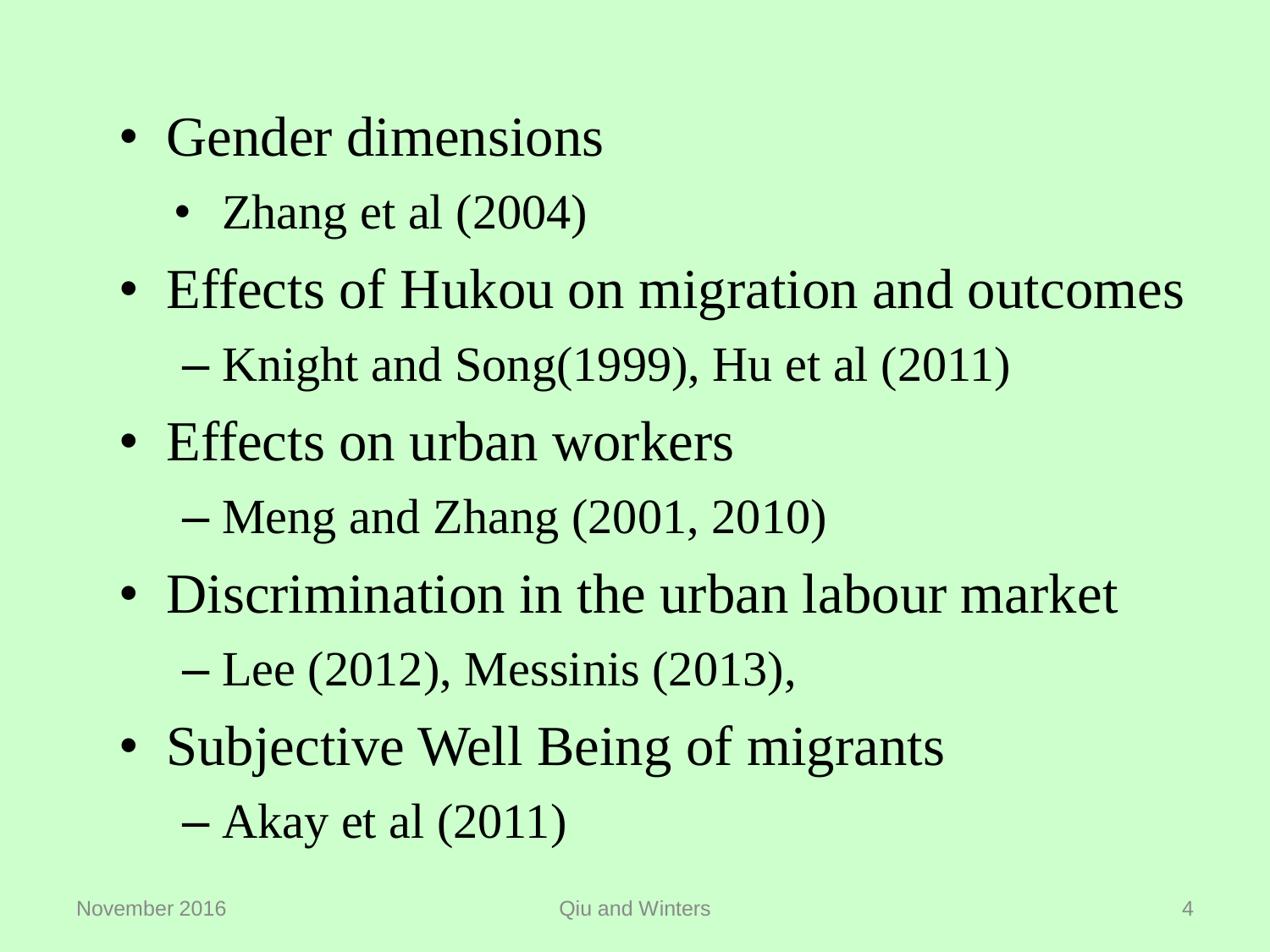- Remittances and effects on left-behind households
- Return migration
- Role of contract law in migration
- Housing behaviour
- Macroeconomic/industrial studies
	- Lewis turning point
	- City growth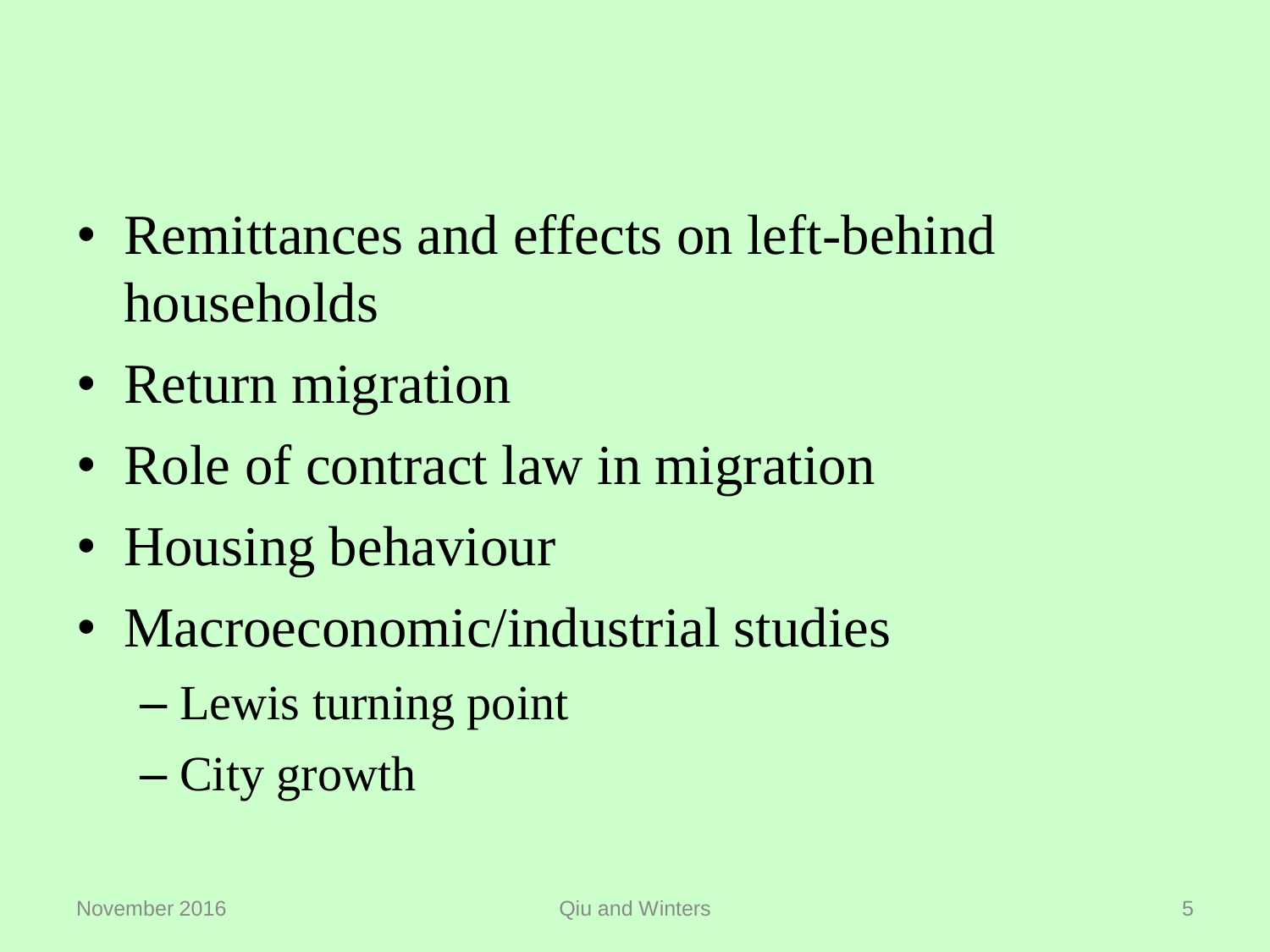# Counterfactual of Migrant Income

- Seems to be largely missing
	- Xing (2014)
	- Single cross-section, combines different sources
	- Little evidence of positive selection of rural residents working temporarily in urban areas
- It's difficult!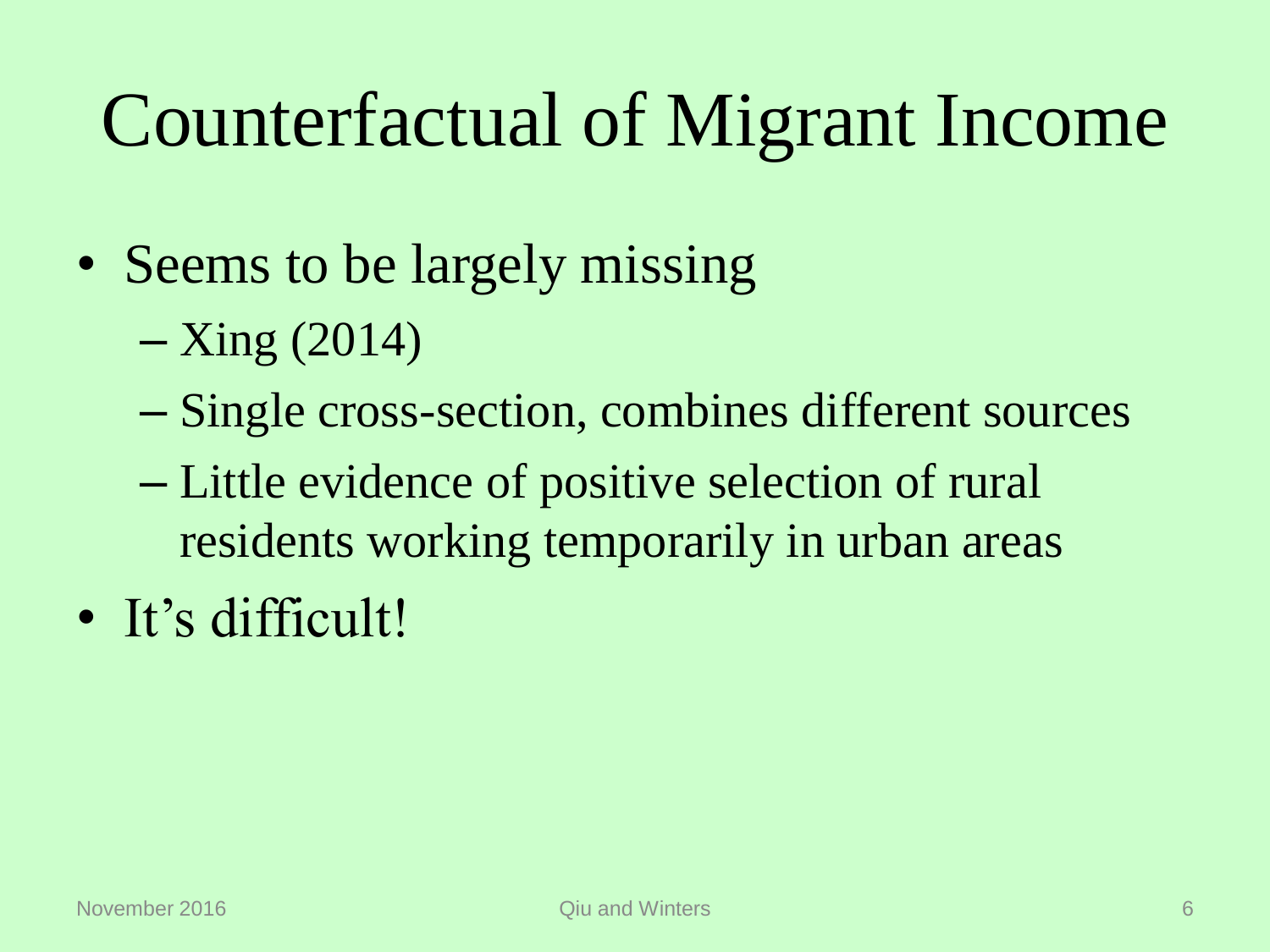## A nearly ideal exercise

- McKenzie, Gibson and Stillman
	- Lottery for Tongans migrating to New Zealand
	- Tracking non-participants, winners, losers
	- Big benefits from migration, but selection bias
- Lesson for us (JEEA, 2010)
	- Best performing non-experimental methods are:
	- D-i-D and PSM we combine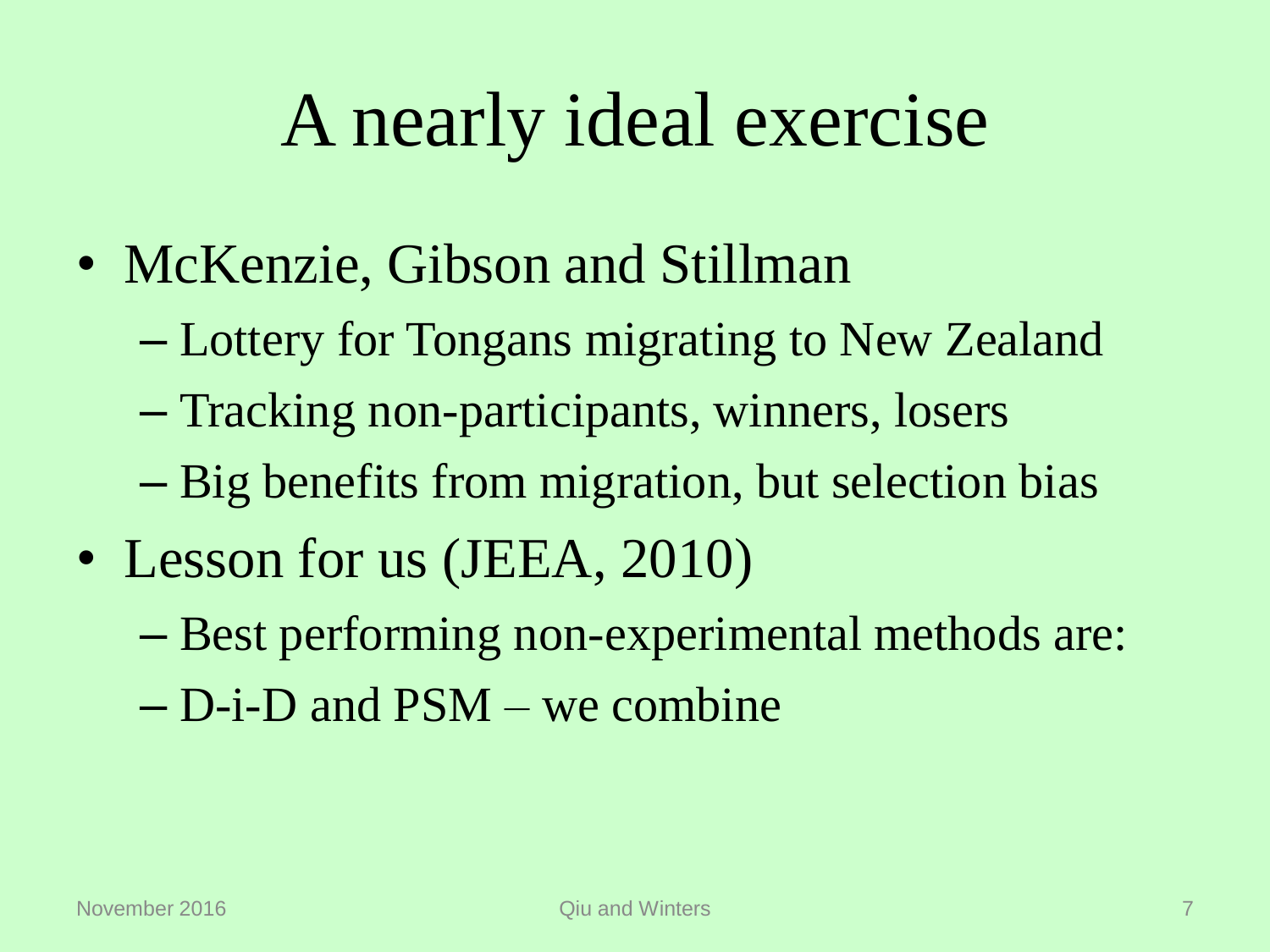# China Family Panel Study

- 971 communities in 25 provinces
- Representative of 95% of population
- Two rounds to data 2010 and 2012
- 15,565 households in panel
- 48,493 individuals but only 31,820 in both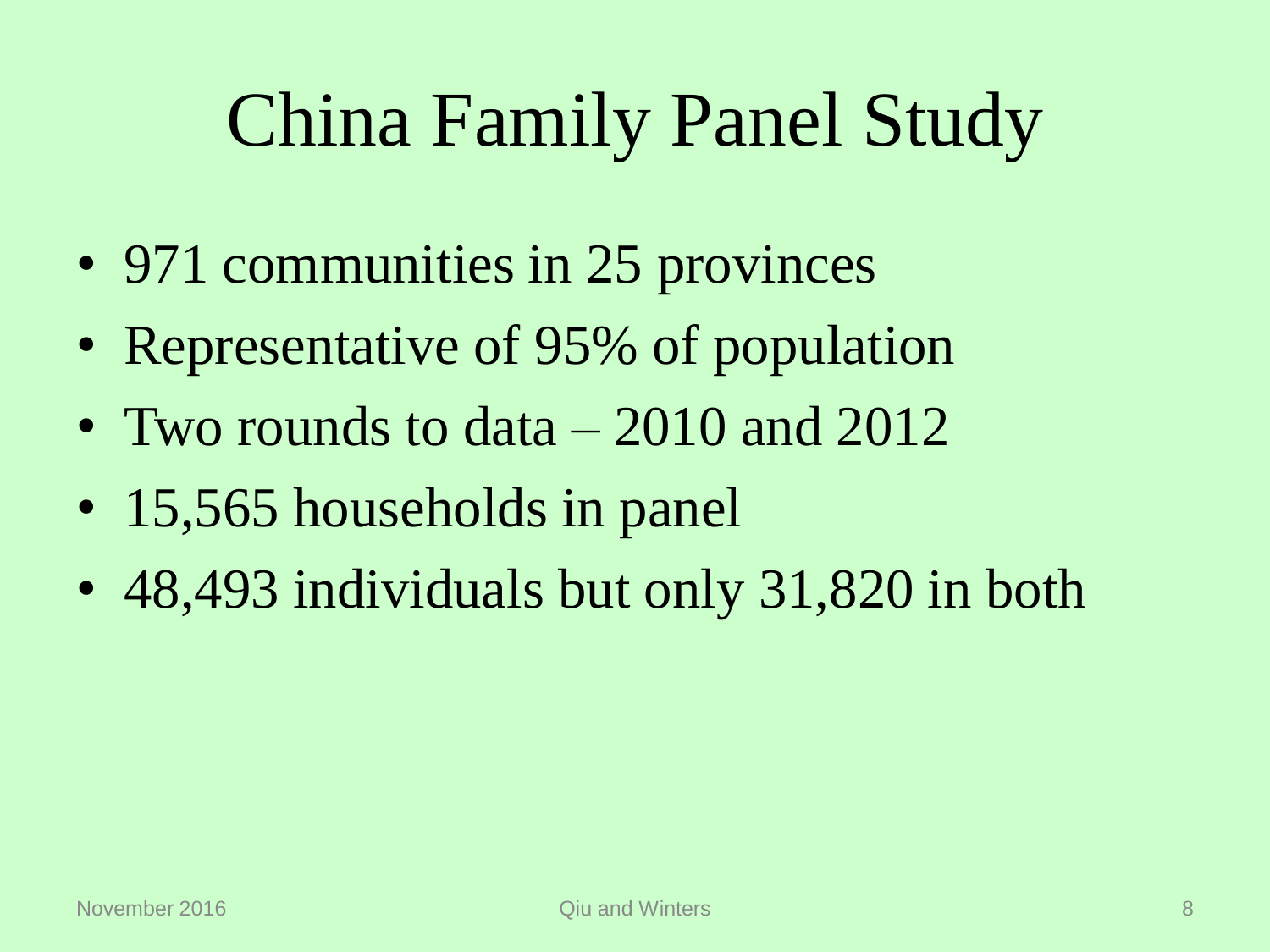

November 2016 **Qiu and Winters 6 Access 19th Access 19th Access 19th Access 19th Access 19th Access 19th Access 19th Access 19th Access 19th Access 19th Access 19th Access 19th Access 19th Access 19th Access 19th Access 19**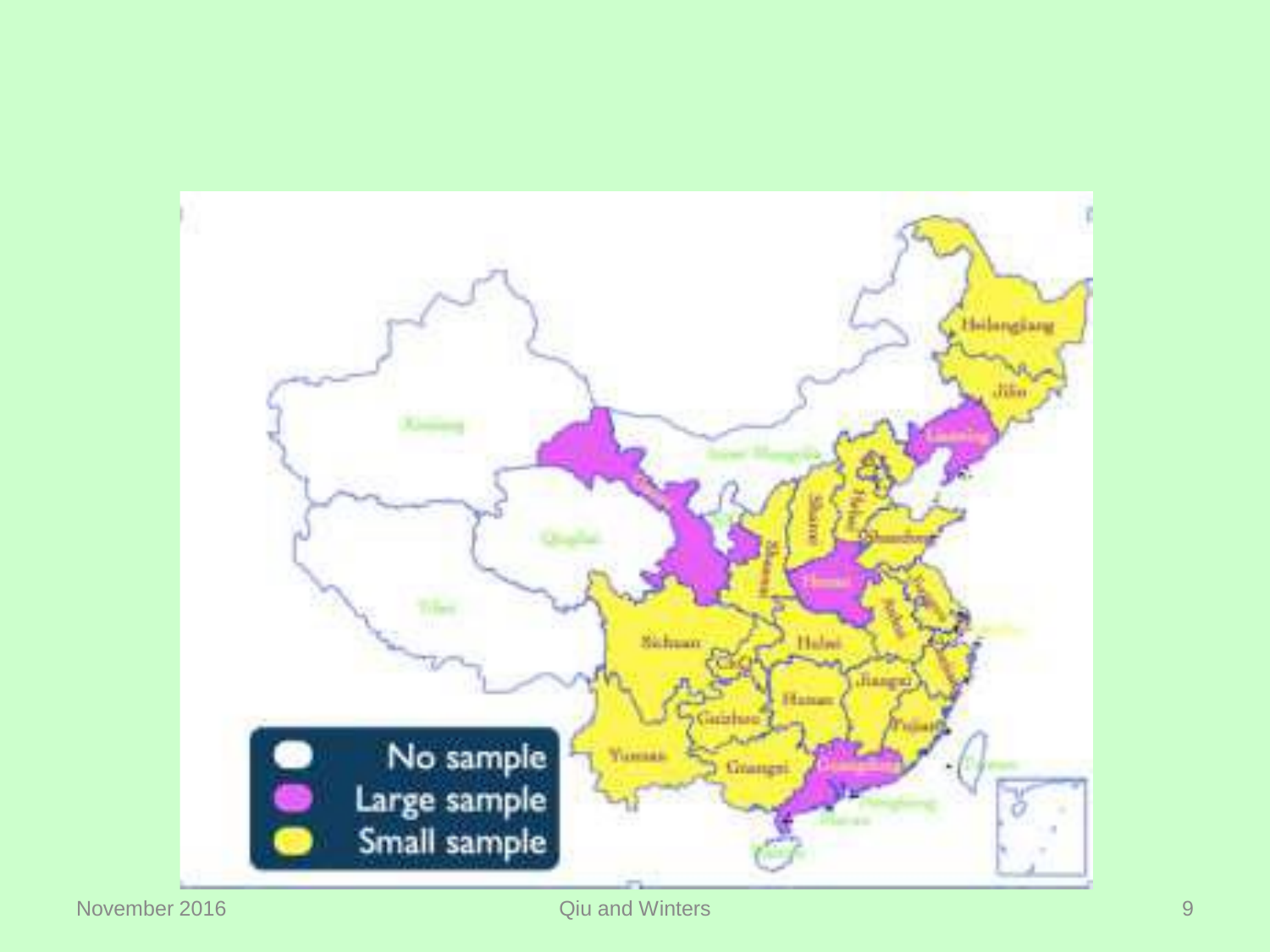## CFPS details

- April-September 2010; July-Dec. 2012
- One year recall period
- Community, Family and Individual q'aires
- Occupation type and industry sectors**,** coded according to national standards.
- Rich information related to individual characteristics and household and community level control variables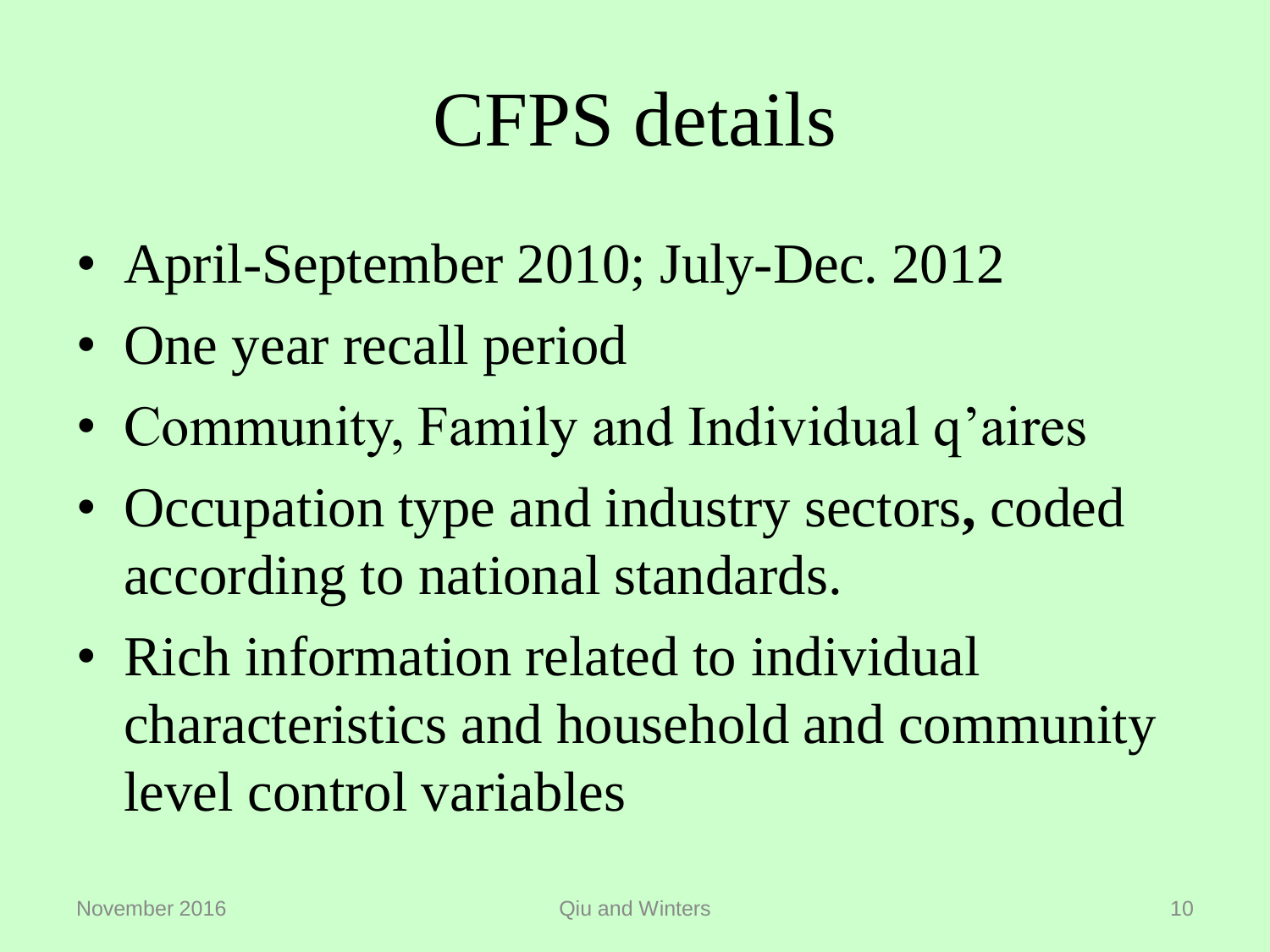# Key Variables

- **Net individual income**: recalled by main interviewee in each household in 2010; by individuals in 2012;
	- Any systematic bias will be differenced out
	- May be negative truncated in q'aire at zero
	- 2010 prices (geographical deflation difficult)
- **Main job** including work in own farm, selfemployment and employed in non-agricultural sectors.
	- Self-declared in 2010; most hours in 2012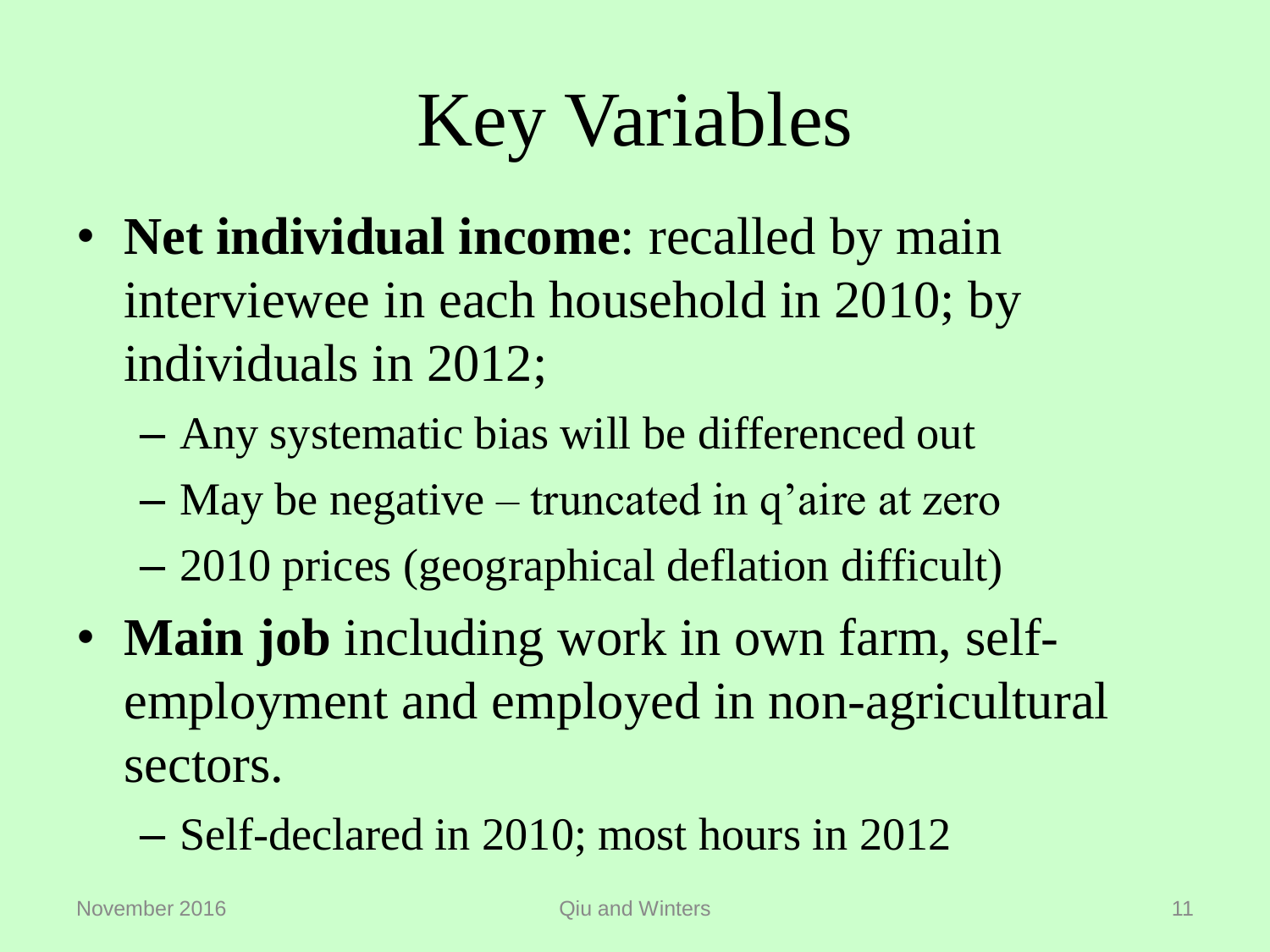### • **Migrant:** the location of the main job is out of the home town.

- Main job may be temporary, seasonal, occasional
- No 'non-workers', including students
- Only very crude information on destination !
- Focus: non-migrant in 2010 to migrant in 2012
- **Rural**: if community declares itself a 'village' rather than 'residential community'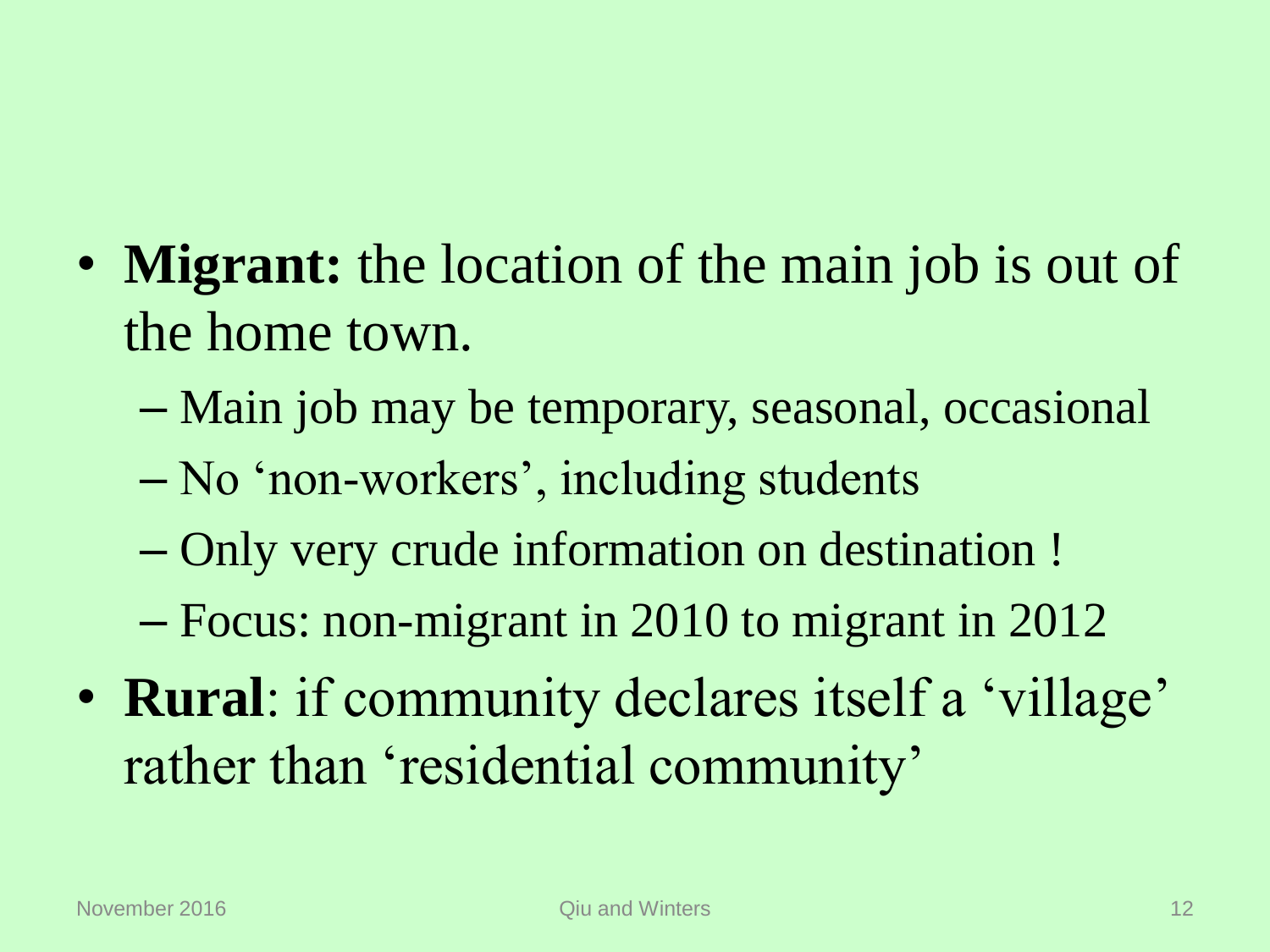# Agricultural Income

- Poorly reported, even more poorly allocated over individuals
- Therefore estimate by marginal product
- Output = f(labour, land, inputs, year dummy)
- But labour and inputs are potentially endogenous
- So, instrument them
	- Land, non-family labour, family size/composition, education, health, month of survey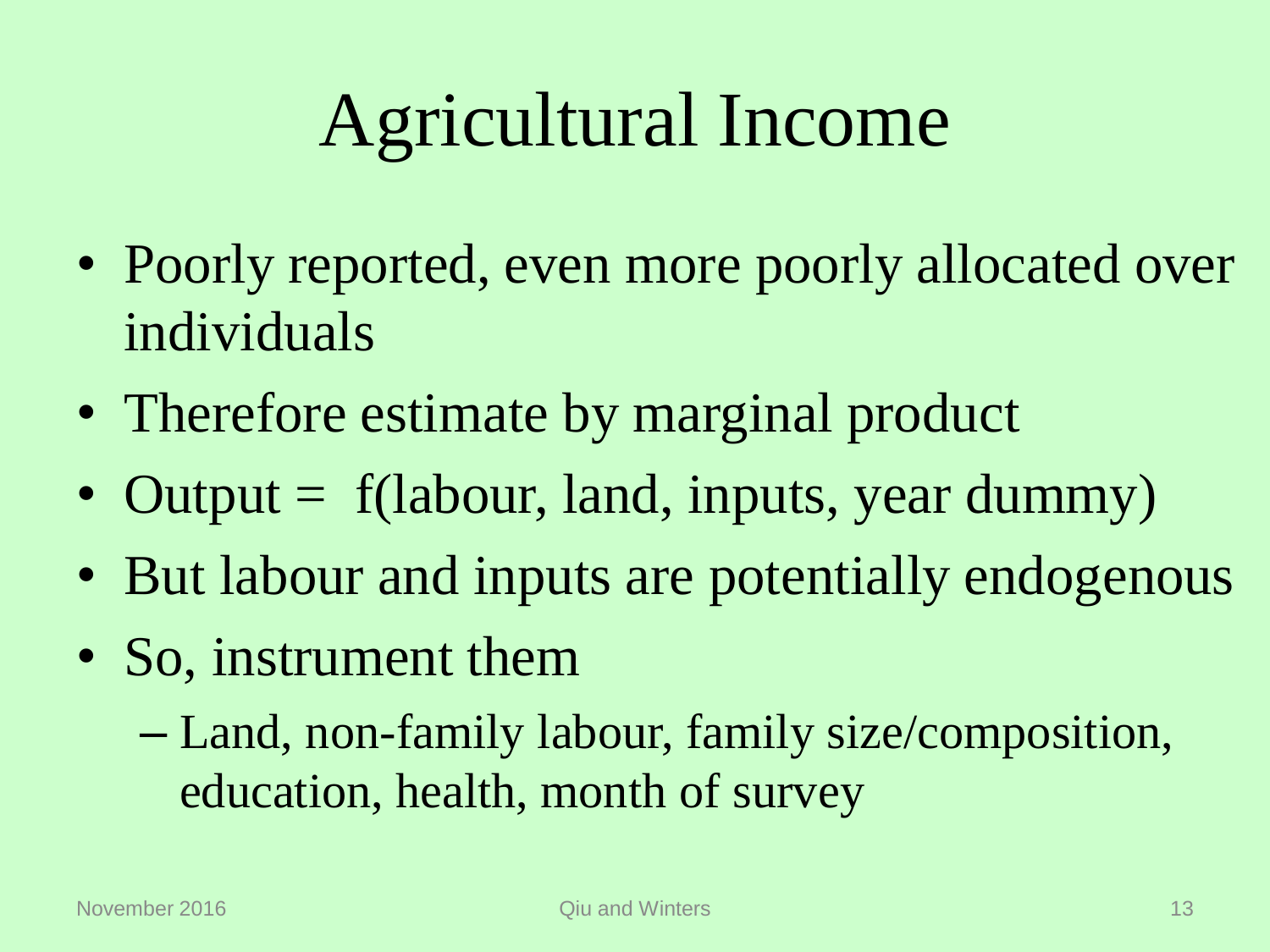# Annual Agricultural Income

| province            | mean  | sd    | N    |                 | mean | sd   | N    |
|---------------------|-------|-------|------|-----------------|------|------|------|
| Total               |       | 7815  | 7998 | Hebei           | 6131 | 7921 | 574  |
|                     | 5796  |       |      | Anhui           | 6052 | 7425 | 187  |
| Zhejiang            | 10765 | 13114 | 67   | <b>Shandong</b> | 5678 | 7334 | 516  |
| Jiangsu             | 9240  | 9680  | 93   | Sichuan         | 4960 | 6934 | 416  |
| Liaoning            | 8207  | 10201 | 630  | Fujian          | 4743 | 7423 | 73   |
| Henan               | 8073  | 9284  | 1017 | Gansu           | 4530 | 5214 | 1357 |
| <b>Heilongjiang</b> | 7768  | 12163 | 81   | Guangdong       | 4380 | 7034 | 520  |
| Hunan               | 7690  | 9399  | 205  | Jiangxi         | 4265 | 5597 | 209  |
| <b>Shanxi</b>       | 7466  | 9968  | 319  | Shaanxi         | 4182 | 4828 | 208  |
| Jilin               | 7295  | 7525  | 164  | Guangxi         | 3795 | 5026 | 316  |
| Hubei               | 7197  | 8724  | 110  | Guizhou         | 3658 | 5389 | 423  |
| Chongqing           | 6206  | 10362 | 54   | Yunnan          | 3407 | 5531 | 459  |

#### Annual labour income is MPL\* eight hours\*25 days\* 12 months.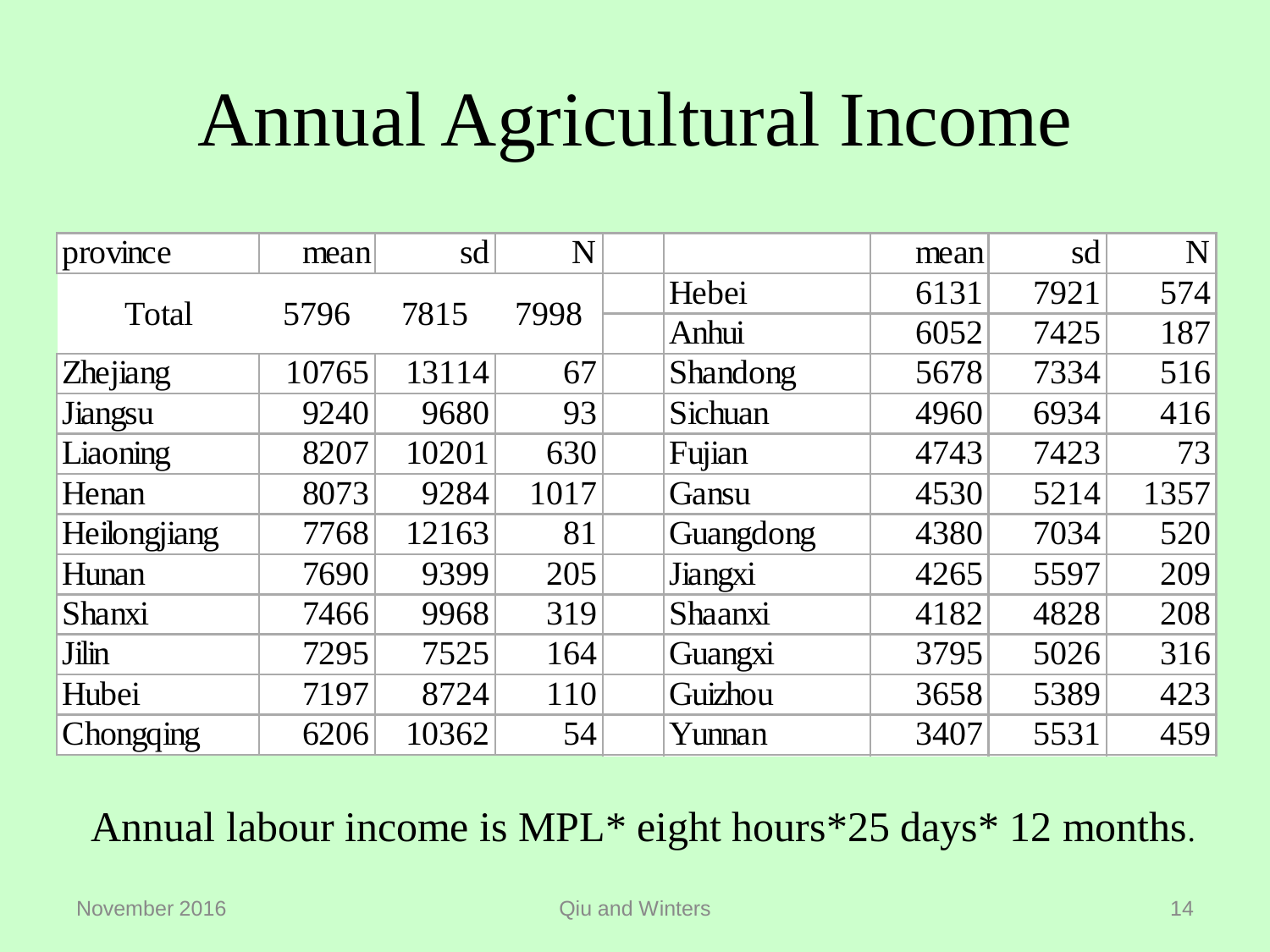# Our sample for this paper

- Exclude four municipalities (Beijing, Shanghai, Tianjin, Chongqing) - commuting
- Adult individuals (≥16) on the labour market with positive incomes.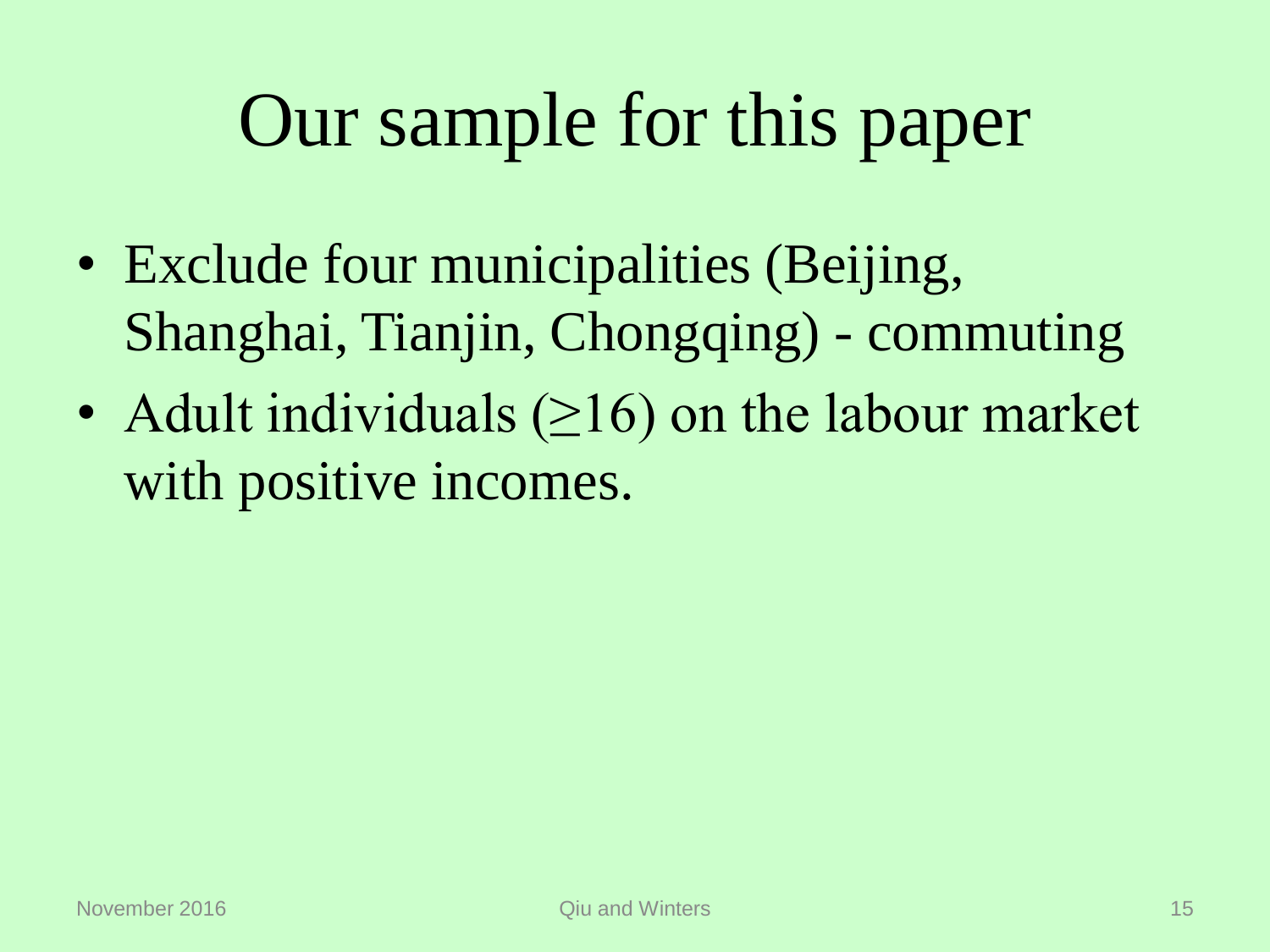# Our approach

• Effect of  $\Delta$  migration status on  $\Delta$  log(income)

$$
\widehat{ATT} = E(\Delta Y^1 | D = 1) - E(E(\Delta Y^0 | P(Z), D = 0))
$$

- Average treatment effect on the treated, Diff-indiff matching estimator (Heckman et al, 1998):
	- Propensity score matching using the pre-treatment data: control for selection-on-observables.
	- Outcome is measured in changes: control for selectionon-unobservables, provided that there is no transitory shock.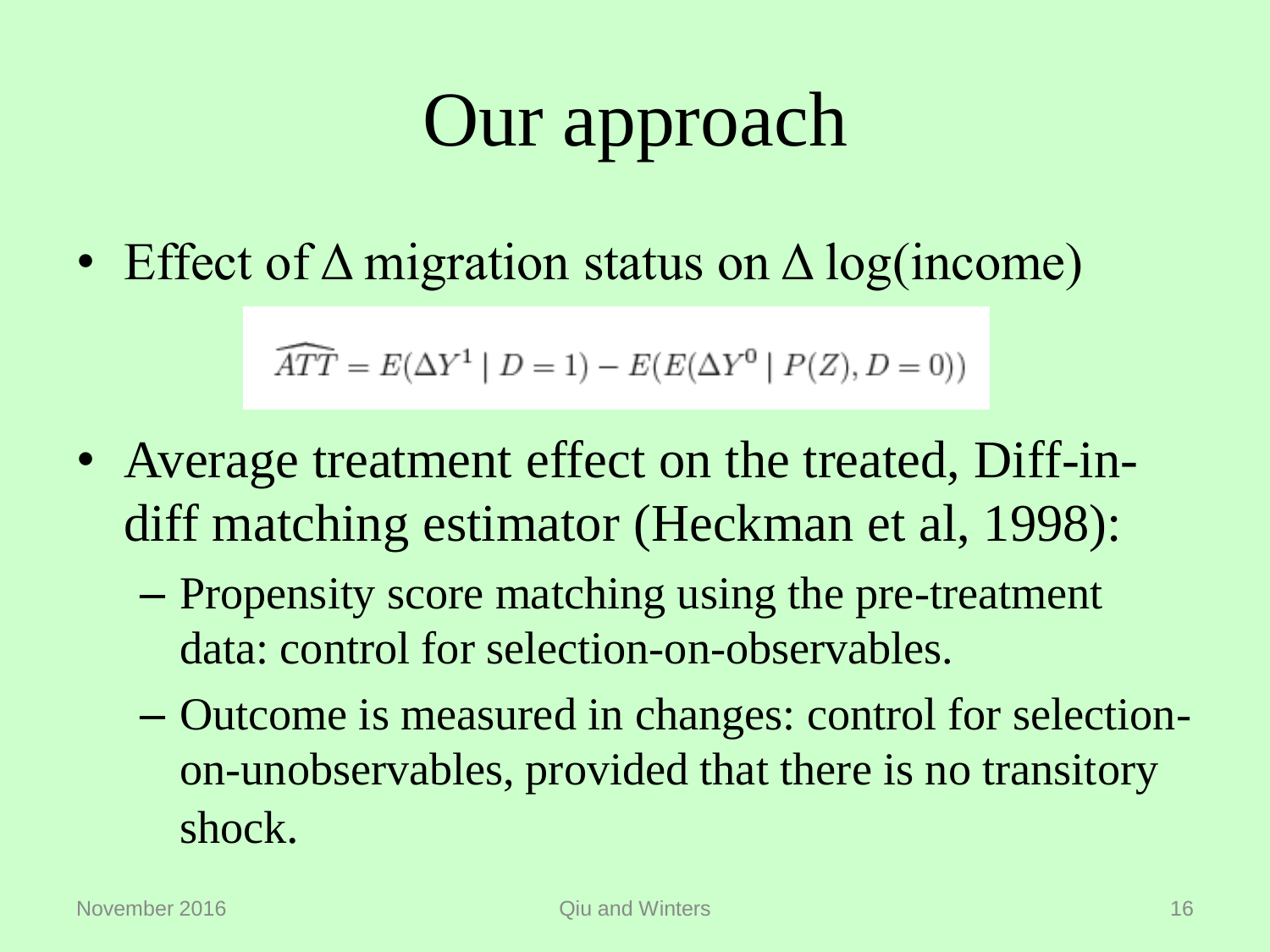## Migrants *are* different (rural)

| Variables                                    | Mean (std deviation)       |              | Diff          | t-value  |
|----------------------------------------------|----------------------------|--------------|---------------|----------|
|                                              | $non-Mig$                  | Migrant      |               |          |
| Age                                          | 46.24 (10.04) 37.84(10.78) |              | 8.40(0.31)    | 26.91    |
| Gender (male= $=1$ )                         | 0.49(0.50)                 | 0.67(0.47)   | $-0.18(0.02)$ | $-12.02$ |
| <b>BMI</b>                                   | 21.15(5.89)                | 22.59(4.18)  | $-1.44(0.17)$ | $-8.34$  |
| Education level $(0-8)$                      | 2.27(1.07)                 | 2.81(1.08)   | $-0.54(0.03)$ | $-16.35$ |
| Mother's education level $(0-8)$             | 0.95(0.76)                 | 1.34(0.97)   | $-0.39(0.02)$ | $-15.87$ |
| Father's education level (0-8)               | 1.13(1.10)                 | 1.58(1.23)   | $-0.44(0.03)$ | $-12.87$ |
| Have chronic disease $(yes=1)$               | 0.13(0.34)                 | 0.10(0.30)   | 0.03(0.01)    | 3.05     |
| Health status $(1-5, \text{very healthy=1})$ | 2.55(1.32)                 | 2.20(1.18)   | 0.35(0.04)    | 8.92     |
| Family size                                  | 4.47(1.72)                 | 4.46(1.59)   | 0.01(0.05)    | 0.13     |
| Distance to the medical centre $(km)$        | 1.10(4.07)                 | 0.73(4.21)   | 0.37(0.13)    | 2.92     |
| Travel time to the commercial centre         | 33.35(48.08) 28.14(55.95)  |              | 5.21(1.52)    | 3.43     |
| Cooking use tap water $(yes=1)$              | 0.46(0.50)                 | 0.50(0.50)   | $-0.04(0.02)$ | $-2.29$  |
| Use gas or electricity for cooking           | 0.39(0.49)                 | 0.53(0.50)   | $-0.14(0.02)$ | $-9.3$   |
| Flush toilet at home $(yes=1)$               | 0.16(0.37)                 | 0.18(0.39)   | $-0.02(0.01)$ | $-1.50$  |
| House size $(m2)$                            | 137.0 (96.3)               | 151.0(111.6) | $-14.0(3.0)$  | $-4.61$  |
| <b>Observations</b>                          | 6348                       | 1274         |               |          |
| No. of individuals                           | 3174                       | 637          |               |          |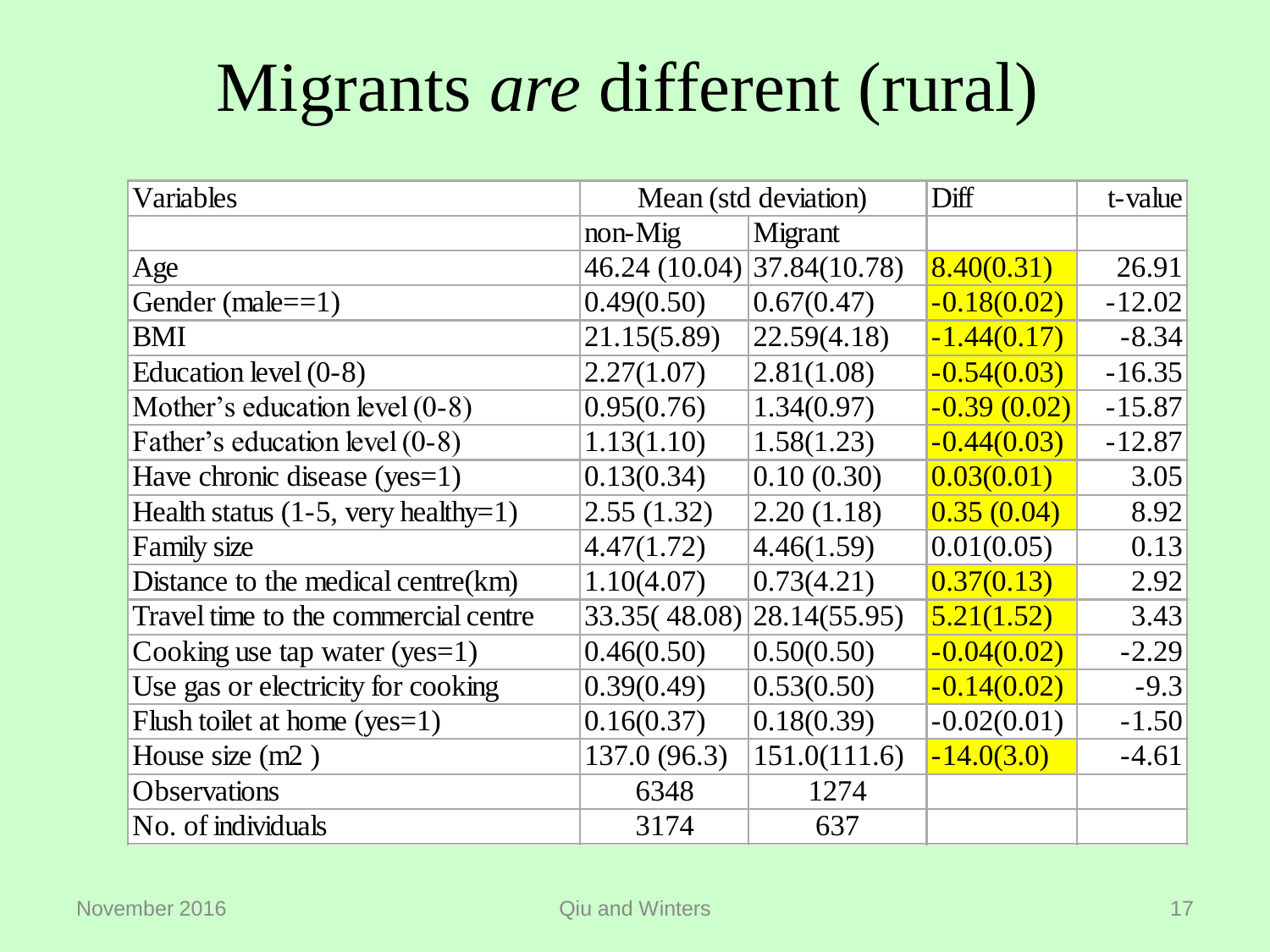## But so are farm escapees

| Variables                                    | Mean (std deviation) |               | Diff          | t-value  |
|----------------------------------------------|----------------------|---------------|---------------|----------|
|                                              | <b>Stay Agric</b>    | Leave Agric   |               |          |
| Age                                          | 47.41(9.59)          | 41.06(10.98)  | 6.35(0.24)    | 26.75    |
| Gender $(male==1)$                           | 0.44(0.50)           | 0.64(0.48)    | $-0.21(0.01)$ | $-18.25$ |
| <b>BMI</b>                                   | 20.51(6.42)          | 22.67(4.02)   | $-2.15(0.13)$ | $-16.57$ |
| Education level $(0-8)$                      | 2.02(0.95)           | 2.86(1.10)    | $-0.84(0.02)$ | $-35.58$ |
| Mother's education level $(0-8)$             | 0.88(0.70)           | 1.22(0.91)    | $-0.34(0.02)$ | $-18.54$ |
| Father's education level (0-8)               | 1.05(1.06)           | 1.44(1.21)    | $-0.39(0.03)$ | $-15.03$ |
| Have chronic disease (yes=1)                 | 0.14(0.35)           | 0.10(0.30)    | 0.04(0.01)    | 4.89     |
| Health status $(1-5, \text{very healthy=1})$ | 2.65(1.36)           | 2.26(1.18)    | 0.39(0.03)    | 13.15    |
| <b>Family size</b>                           | 4.52(1.73)           | 4.38(1.66)    | 0.14(0.04)    | 3.50     |
| Distance to the medical centre $(km)$        | 1.30(4.70)           | 0.64(2.96)    | 0.66(0.10)    | 6.90     |
| Travel time to the commercial centre         | 37.51(52.04)         | 25.12(44.58)  | 12.39(1.15)   | 10.81    |
| Cooking use tap water (yes=1)                | 0.42(0.49)           | 0.54(0.50)    | $-0.12(0.01)$ | $-9.97$  |
| Use gas or electricity for cooking           | 0.32(0.47)           | 0.57(0.50)    | $-0.25(0.01)$ | 22.43    |
| Flush toilet at home $(yes=1)$               | 0.11(0.31)           | 0.25(0.43)    | $-0.14(0.01)$ | 16.59    |
| House size $(m2)$                            | 133.38(95.1)         | 148.06(104.2) | $-14.68(2.3)$ | 6.36     |
| <b>Observations</b>                          | 4524                 | 3098          |               |          |
| No. of individuals                           | 2262                 | 1549          |               |          |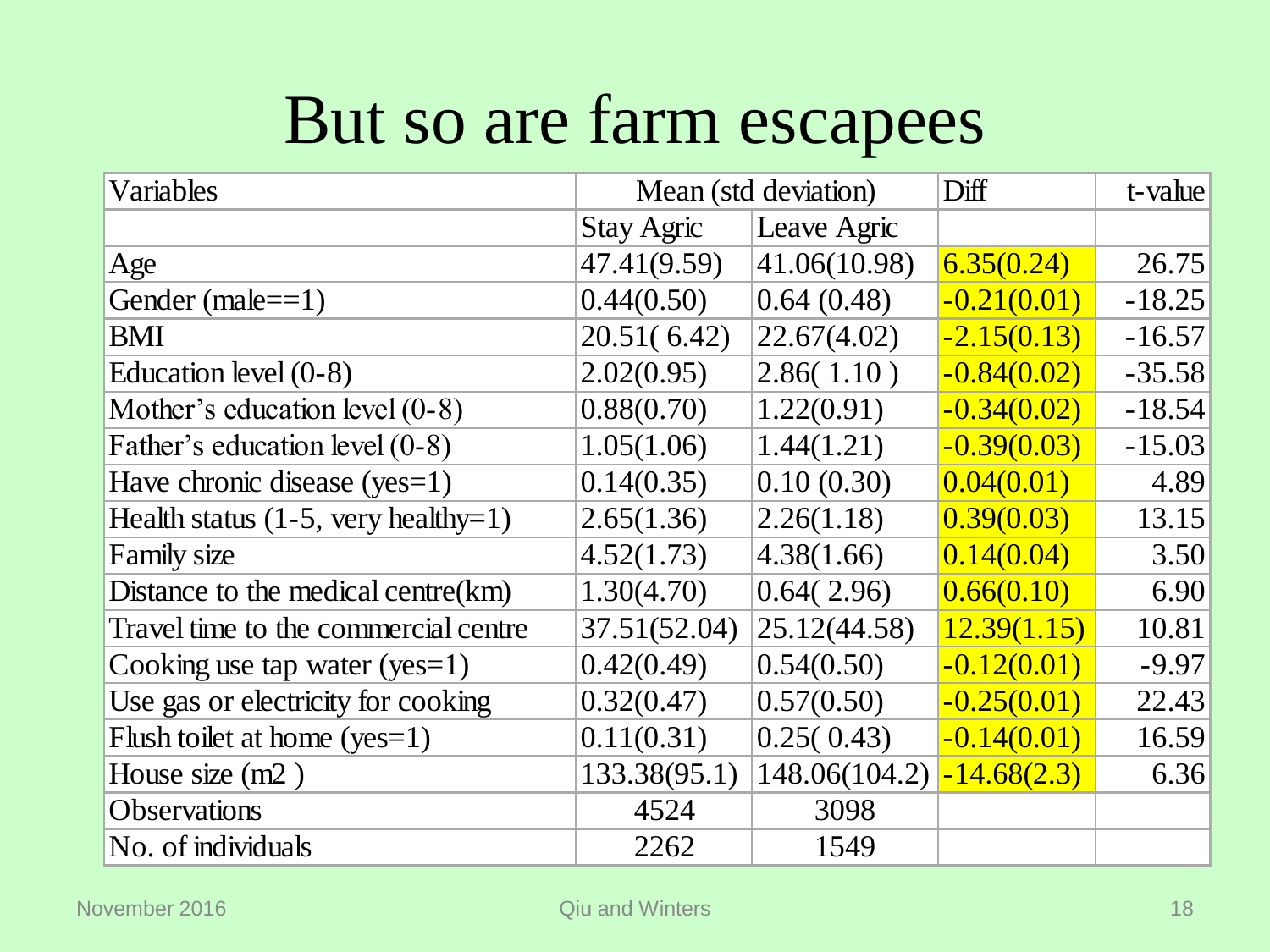## All Migration Logit for Migration and ATET

|                                             | $co$ - $eff$ | std.err. | z-stat   |
|---------------------------------------------|--------------|----------|----------|
| Age                                         | $-0.058$     | 0.006    | $-10.22$ |
| Gender                                      | 0.583        | 0.103    | 5.68     |
| Education (level)                           | 0.019        | 0.044    | 0.44     |
| Have chronic disease                        | $-0.016$     | 0.155    | $-0.11$  |
| Mother's education                          | 0.000        | 0.056    | 0.01     |
| The no. of siblings                         | 0.011        | 0.029    | 0.38     |
| Health                                      | 0.063        | 0.061    | 1.04     |
| Size of the family                          | $-0.052$     | 0.081    | $-0.64$  |
| Size of the family $\sqrt{2}$               | 0.003        | 0.006    | 0.52     |
| Clean fuel for cooking (gas or electricity) | $-0.150$     | 0.102    | $-1.47$  |
| Land area owned (mu)                        | $-0.021$     | 0.006    | $-3.44$  |
| flush toilet at home                        | $-0.204$     | 0.119    | $-1.72$  |
| cons                                        | 1.431        | 0.396    | 3.61     |
| N                                           | 2337         |          |          |
| Pseudo R <sub>2</sub>                       | 0.07         |          |          |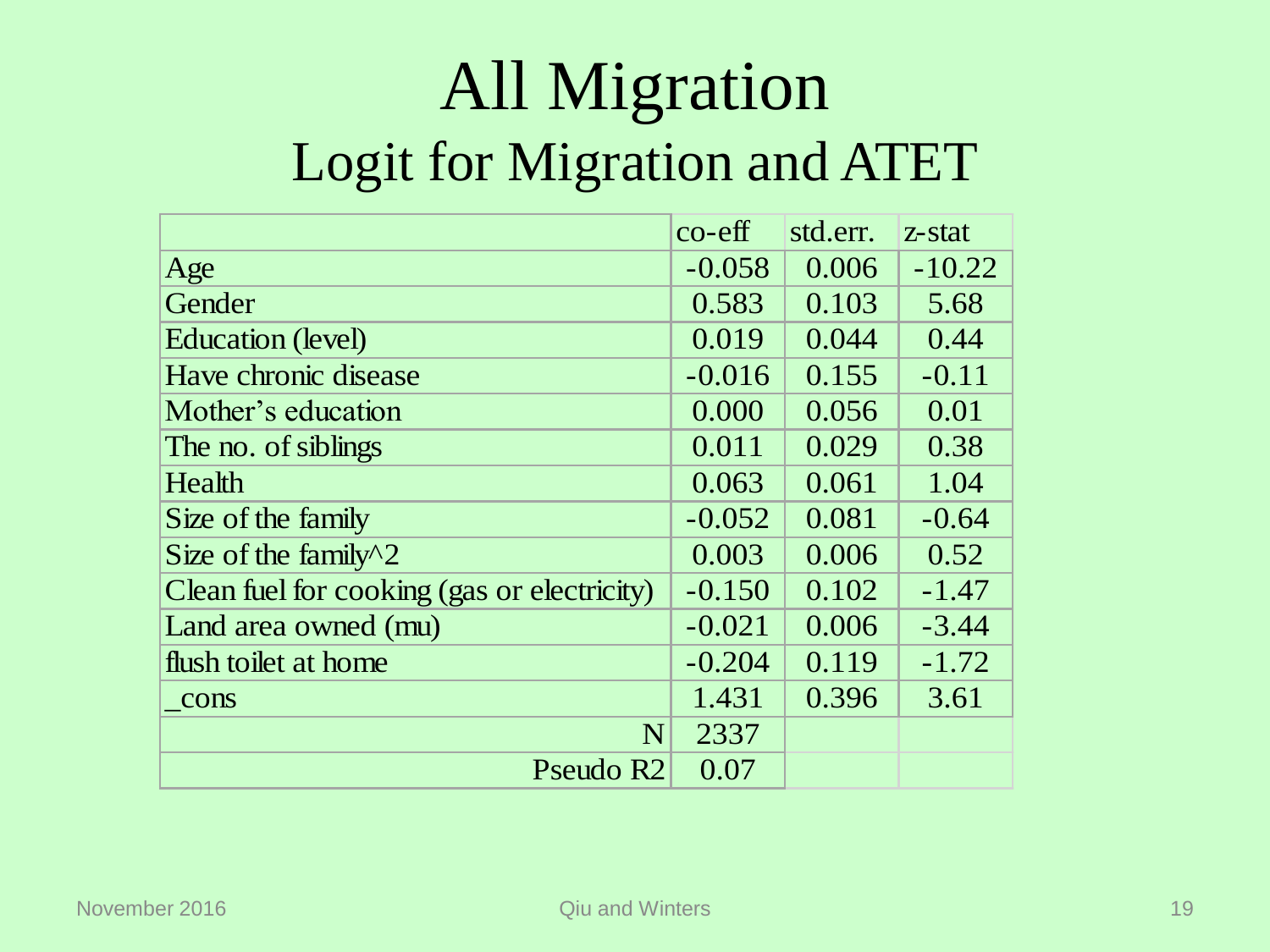# Common Support

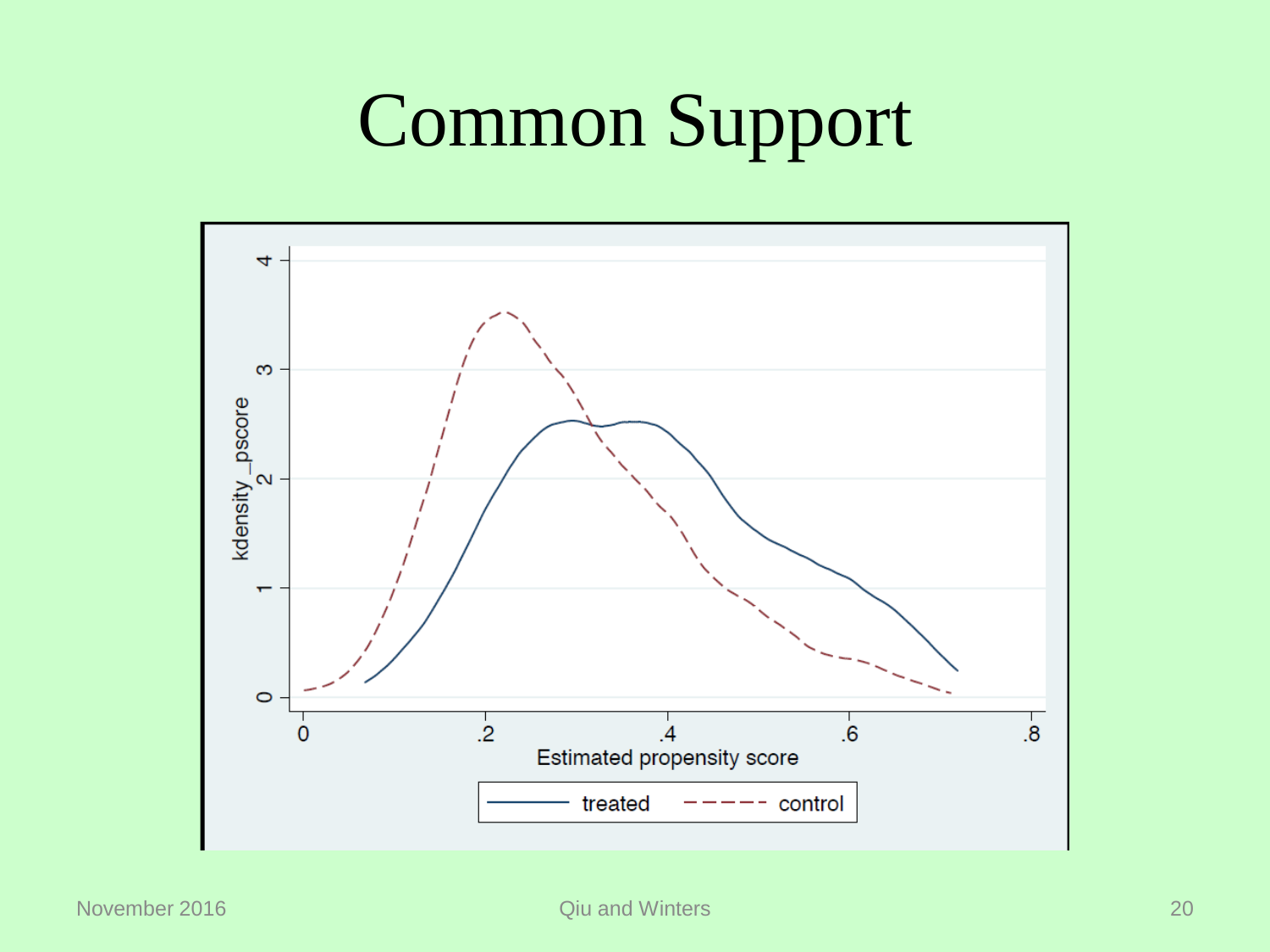# Balancing

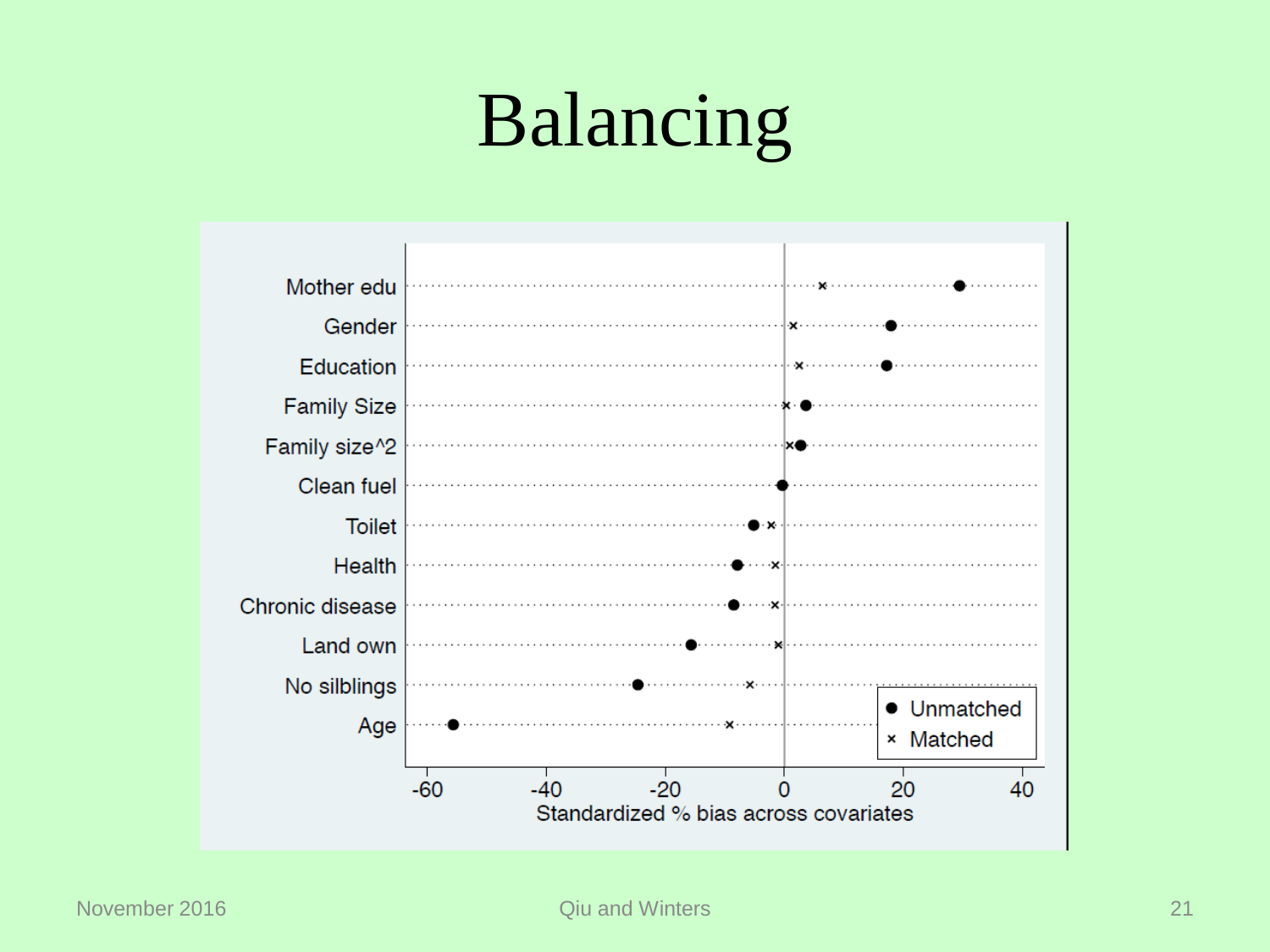# Separating Location from Sector

- A. Sectoral change, no migration
- B. Migration, no sectoral change
- C. Sectoral change and migration, relative to A
- Sector defined by main job
	- Agriculture
	- Manufacturing and Construction
	- Business and Services
	- Public sector employment
- Significant change between sectors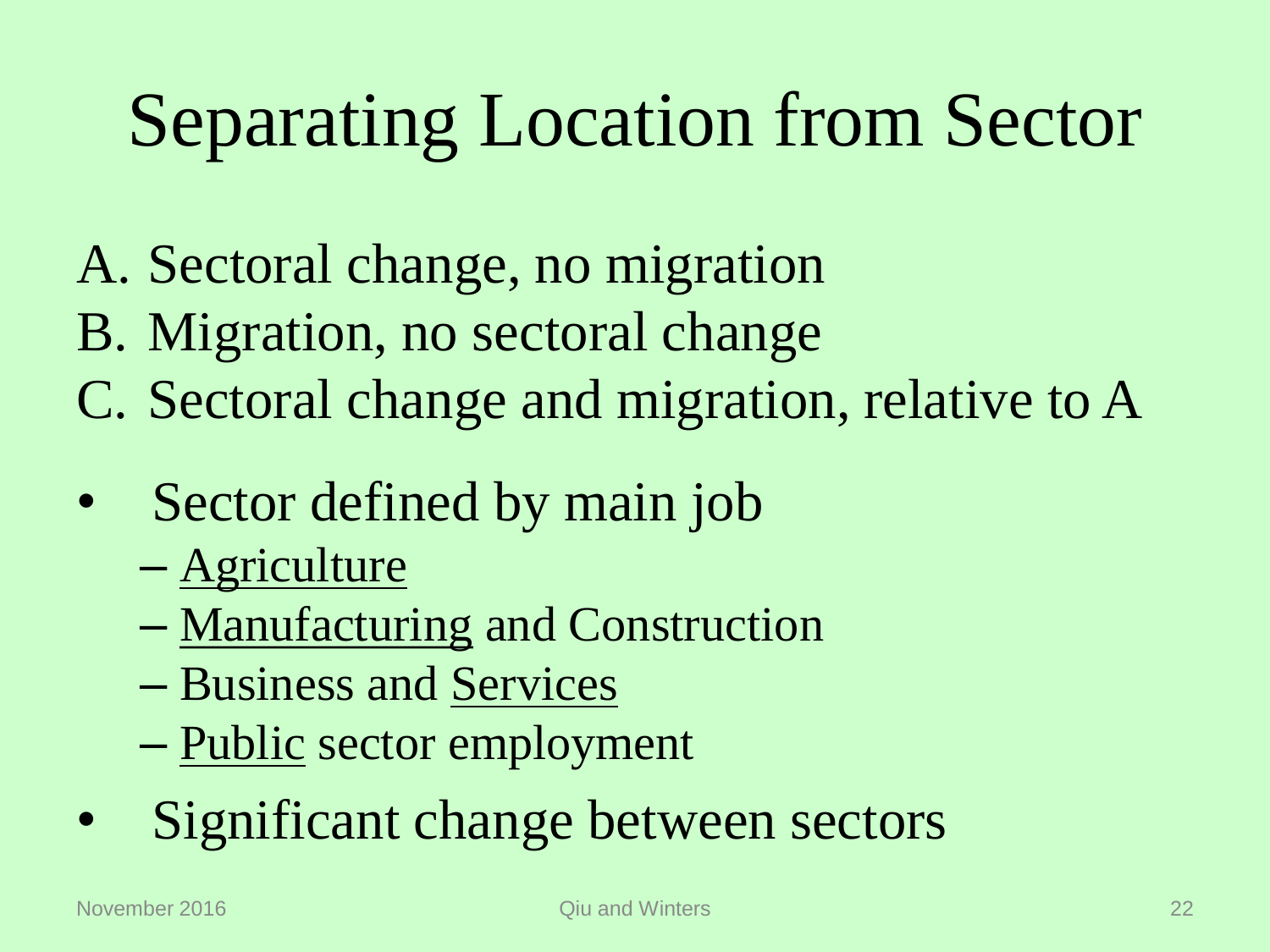# Sectoral Transitions – Rural Main jobs, 2010-2012

|                 |                    | <b>Agricul</b> Manuf Servic |       |        |       |
|-----------------|--------------------|-----------------------------|-------|--------|-------|
| 2009            | ture               | acture                      | es    | Public | Total |
| Agriculture     | 2262               | 369                         | 90    | 38     | 2759  |
| Manufacture     | 32                 | 569                         | 10    | 3      | 614   |
| <b>Services</b> | 15                 | 33                          | 142   | 14     | 204   |
| Public          | $\mathsf{R}% _{T}$ | $\mathbf Q$                 | $8\,$ | 209    | 234   |
| Total           | 2317               | 980                         | 250   | 264    | 3811  |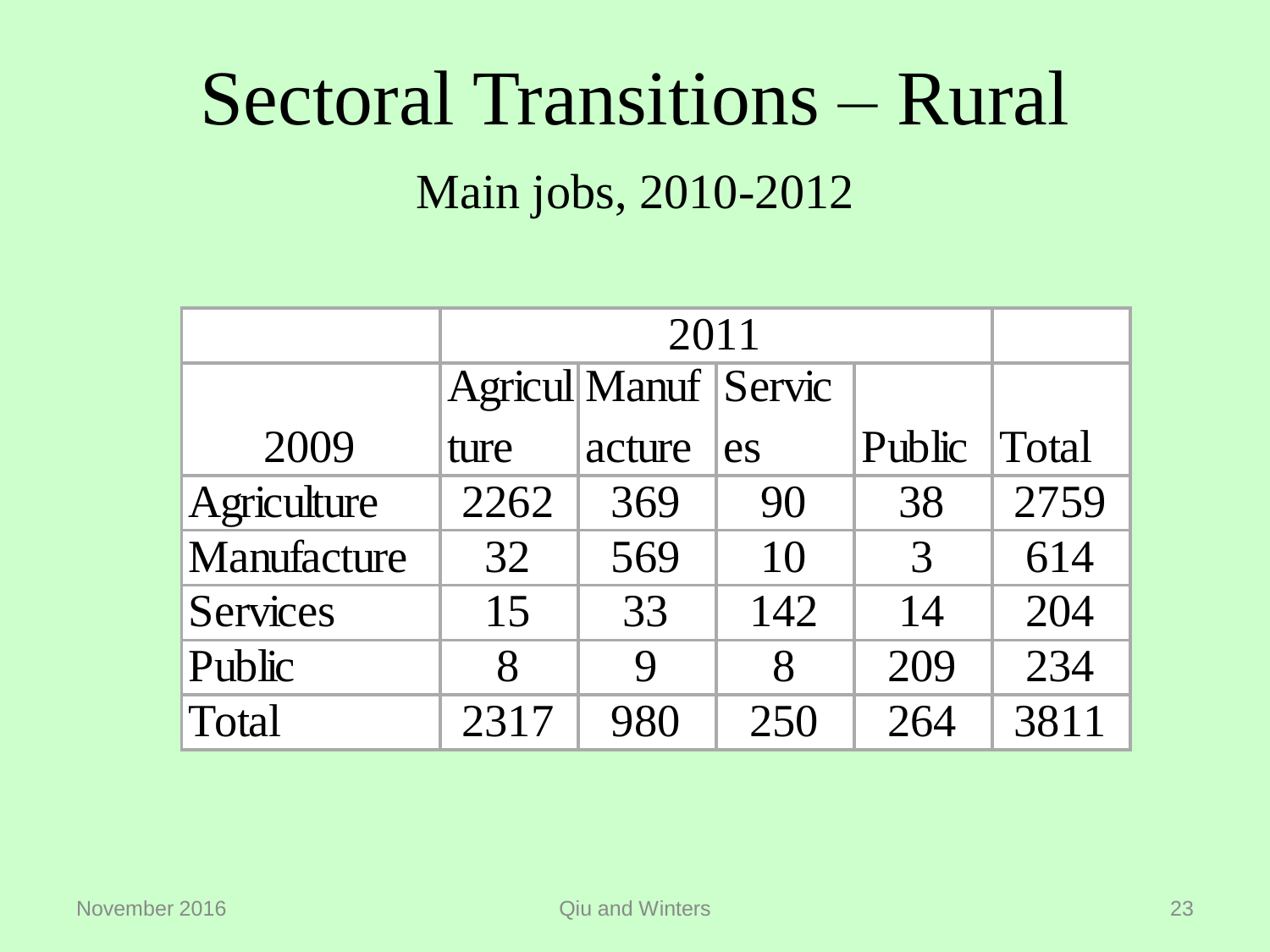# Initial mean log(incomes) and changes i,.e. control groups

| Non-Migrants       | 2009  | $2011$ Diff |      | $ t$ -value $ No.$ |      |
|--------------------|-------|-------------|------|--------------------|------|
| $\text{All}(50)$   | 6273  | 10006       | 3733 | 12.52              | 3075 |
| Agriculture (AA0)  | 3073  | 4739        | 1666 | 10.32              | 2224 |
| Manufactures (MM0) | 18564 | 27294       | 8730 | 7.84               | 361  |
| Services (SS0)     | 15744 | 19779       | 4035 | 1.56               | 61   |
| Public (PP0)       | 19359 | 26455       | 7096 | 3.48               | 172  |

Yuan, 2009 prices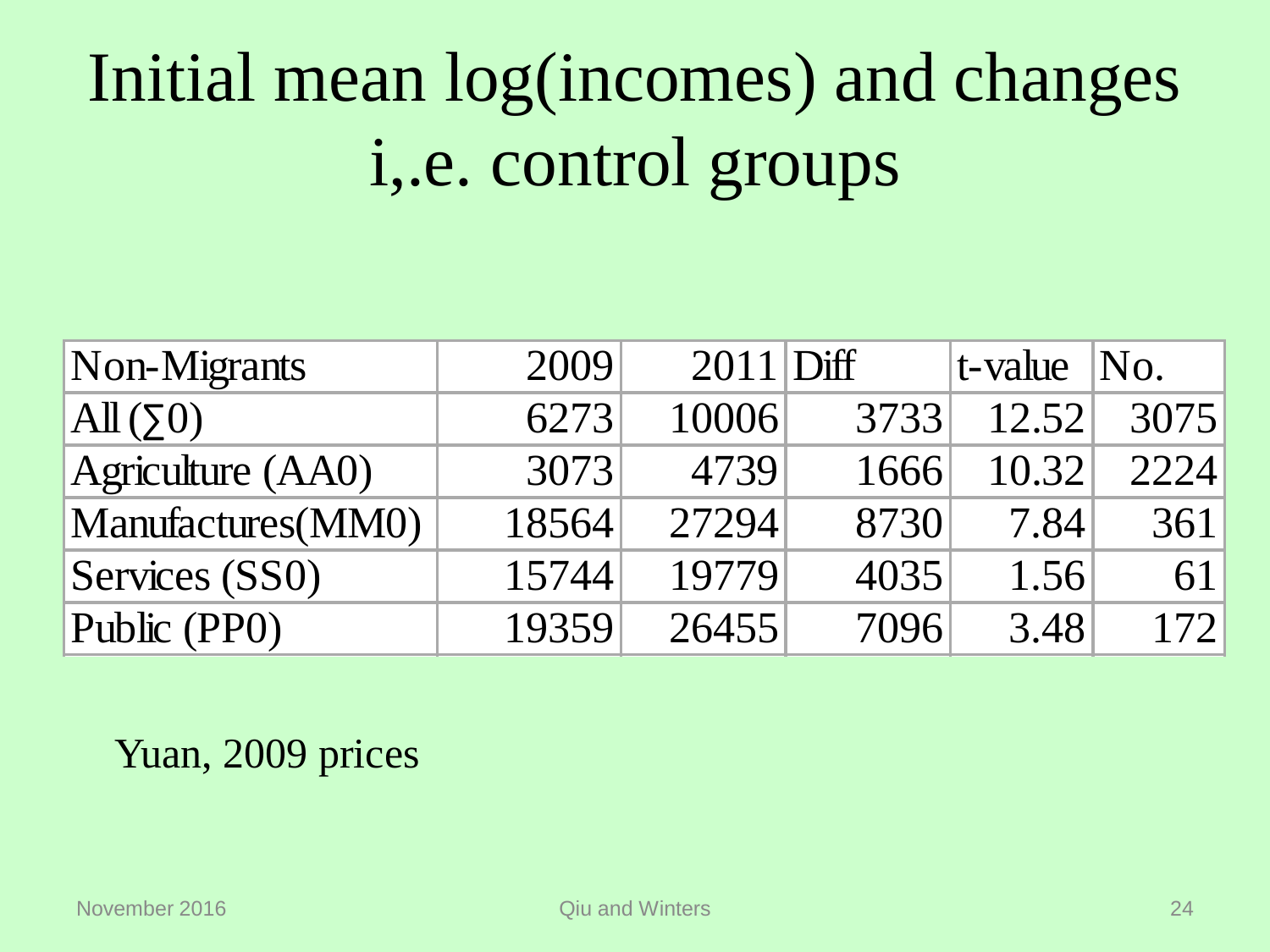# Rural Origin ATETs - Δlog(income)

| The effect of        | Treatmnt   Control |                 | <b>ATET</b>   | t-value | No. | No.co |
|----------------------|--------------------|-----------------|---------------|---------|-----|-------|
| Migration,           | $\Sigma1$          | $\Sigma 0$      | 0.46(0.14)    | 3.28    | 637 | 3119  |
| Exit A to M          | AM <sub>0</sub>    | AA0             | 1.20(0.21)    | 5.65    | 204 | 2103  |
| Exit A to S          | AS <sub>0</sub>    | AA0             | 1.35(0.58)    | 2.33    | 29  | 1163  |
| Exit A to P          | AP <sub>0</sub>    | AA0             | 1.34(0.63)    | 2.12    | 24  | 1428  |
| Remain A, migrate    | AA1                | AA0             | 1.57(0.40)    | 3.91    | 38  | 1632  |
| Remain M, migrate    | MM1                | MM <sub>0</sub> | 0.11(0.24)    | 0.46    | 208 | 357   |
| Remain S, migrate    | SS <sub>1</sub>    | SS <sub>0</sub> | 0.71(0.53)    | 1.34    | 81  | 52    |
| Remain P, migrate    | PP <sub>1</sub>    | <b>PPO</b>      | $-2.91(1.24)$ | $-2.35$ | 37  | 20    |
| Exit A to M, migrate | AM1                | AM0             | $-0.03(0.24)$ | $-0.14$ | 165 | 194   |
| Exit A to S, migrate | AS1                | AS <sub>0</sub> | 0.63(0.59)    | 1.06    | 61  | 25    |
| Exit A to P, migrate | AP1                | AP0             | $-1.75(2.10)$ | $-0.84$ | 14  | 11    |

Note: The outcome variable is  $\Delta \log$  (labour income), income is in 2009 yuan.